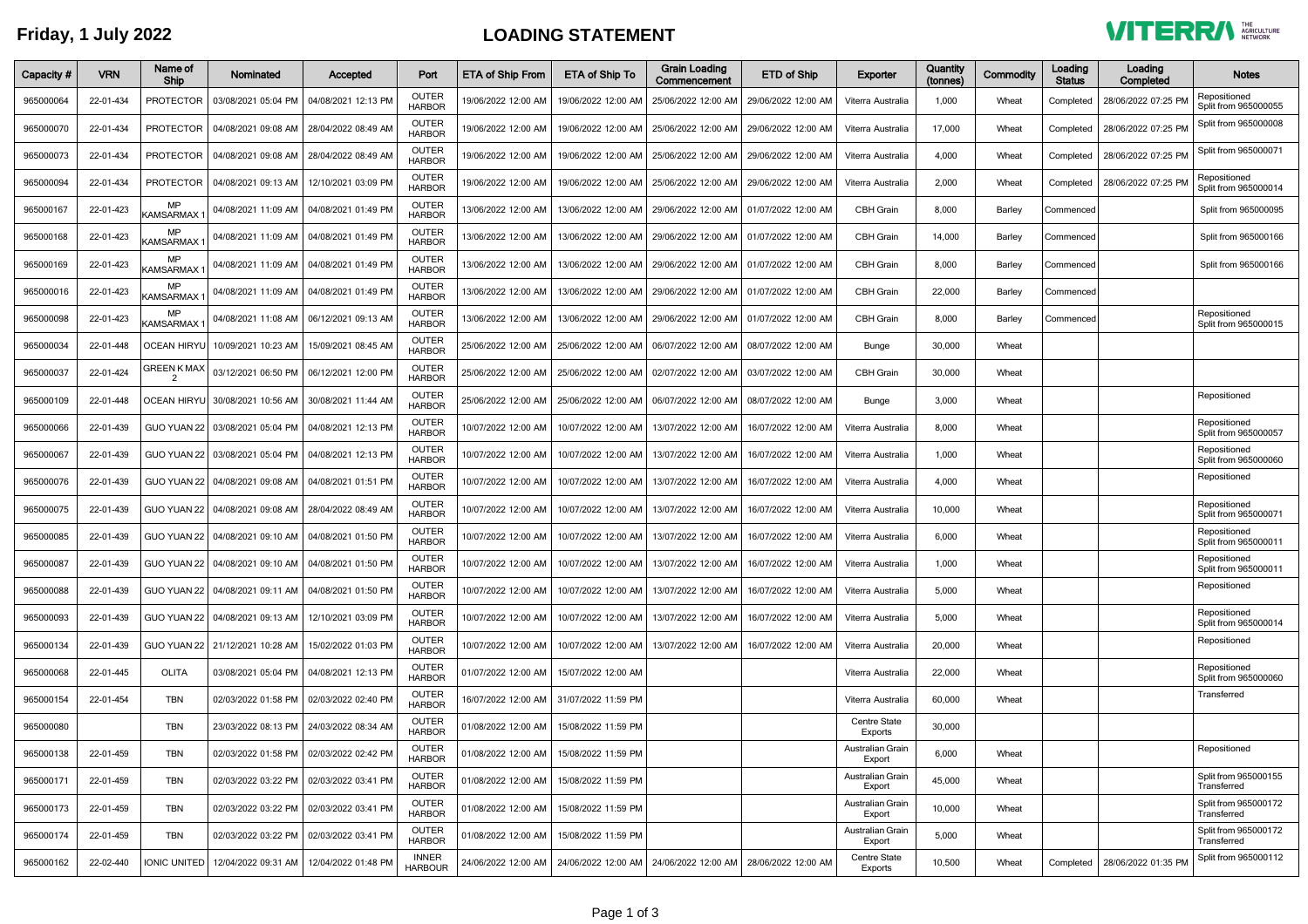## **Friday, 1 July 2022 LOADING STATEMENT**



| Capacity # | <b>VRN</b> | Name of<br>Ship                 | Nominated           | Accepted                                                                     | Port                           | <b>ETA of Ship From</b>                                                                                                                                                           | <b>ETA of Ship To</b>                     | <b>Grain Loading</b><br>Commencement      | ETD of Ship         | Exporter                       | Quantity<br>(tonnes) | Commodity | Loading<br><b>Status</b> | Loading<br>Completed | <b>Notes</b>                         |
|------------|------------|---------------------------------|---------------------|------------------------------------------------------------------------------|--------------------------------|-----------------------------------------------------------------------------------------------------------------------------------------------------------------------------------|-------------------------------------------|-------------------------------------------|---------------------|--------------------------------|----------------------|-----------|--------------------------|----------------------|--------------------------------------|
| 965000164  | 22-02-440  | <b>IONIC UNITED</b>             | 12/04/2022 09:31 AM | 12/04/2022 01:48 PM                                                          | <b>INNER</b><br><b>HARBOUR</b> | 24/06/2022 12:00 AM                                                                                                                                                               | 24/06/2022 12:00 AM                       | 24/06/2022 12:00 AM                       | 28/06/2022 12:00 AM | Centre State<br>Exports        | 10,500               | Wheat     | Completed                | 28/06/2022 01:35 PM  | Split from 965000163                 |
| 965000165  | 22-02-440  | <b>IONIC UNITED</b>             | 12/04/2022 09:31 AM | 12/04/2022 01:48 PM                                                          | <b>INNER</b><br><b>HARBOUR</b> | 24/06/2022 12:00 AM                                                                                                                                                               | 24/06/2022 12:00 AM                       | 24/06/2022 12:00 AM                       | 28/06/2022 12:00 AM | <b>Centre State</b><br>Exports | 9,000                | Canola    | Completed                | 28/06/2022 01:35 PM  | Split from 965000163                 |
| 965000050  | 22-02-446  | <b>OLITA</b>                    | 11/06/2021 10:03 AM | 16/03/2022 03:05 AM                                                          | <b>INNER</b><br><b>HARBOUR</b> | 16/07/2022 12:00 AM                                                                                                                                                               | 16/07/2022 12:00 AM                       |                                           |                     | Viterra Australia              | 2,000                | Wheat     |                          |                      | Repositioned<br>Split from 965000005 |
| 965000053  | 22-02-446  | <b>OLITA</b>                    |                     | 30/07/2021 09:34 AM 03/06/2022 03:55 AM                                      | <b>INNER</b><br><b>HARBOUF</b> | 16/07/2022 12:00 AM                                                                                                                                                               | 16/07/2022 12:00 AM                       |                                           |                     | Viterra Australia              | 4,000                | Wheat     |                          |                      | Split from 29446<br>Repositioned     |
| 965000089  | 22-02-446  | <b>OLITA</b>                    |                     | 04/08/2021 09:13 AM 04/08/2021 01:50 PM                                      | <b>INNER</b><br><b>HARBOUR</b> | 16/07/2022 12:00 AM                                                                                                                                                               | 16/07/2022 12:00 AM                       |                                           |                     | Viterra Australia              | 25,000               | Wheat     |                          |                      | Repositioned                         |
| 965000121  | 22-02-446  | <b>OLITA</b>                    | 13/09/2021 11:05 AM | 15/09/2021 08:46 AM                                                          | <b>INNER</b><br><b>HARBOUR</b> | 16/07/2022 12:00 AM                                                                                                                                                               | 16/07/2022 12:00 AM                       |                                           |                     | Viterra Australia              | 3,000                | Wheat     |                          |                      | Repositioned<br>Split from 965000035 |
| 965000124  | 22-02-446  | <b>OLITA</b>                    | 13/09/2021 11:05 AM | 15/09/2021 08:46 AM                                                          | <b>INNER</b><br><b>HARBOUR</b> | 16/07/2022 12:00 AM                                                                                                                                                               | 16/07/2022 12:00 AM                       |                                           |                     | Viterra Australia              | 200                  | Wheat     |                          |                      | Repositioned<br>Split from 965000117 |
| 965000086  |            | <b>TBN</b>                      | 25/03/2022 04:29 PM | 28/03/2022 03:11 PM                                                          | <b>INNER</b><br><b>HARBOUR</b> | 01/08/2022 12:00 AM                                                                                                                                                               | 15/08/2022 11:59 PM                       |                                           |                     | <b>Centre State</b><br>Exports | 30,000               |           |                          |                      |                                      |
| 965000110  | 22-03-442  | <b>IONIC UNITED</b>             |                     | 07/04/2022 03:56 PM 07/04/2022 04:27 PM                                      | PT GILES                       | 28/06/2022 12:00 AM                                                                                                                                                               | 28/06/2022 12:00 AM                       | 29/06/2022 12:00 AM                       | 01/07/2022 12:00 AM | <b>Centre State</b><br>Exports | 25,000               | Lentils   | Completed                | 01/07/2022 10:10 AM  |                                      |
| 965000125  | 22-03-451  | <b>INCE</b><br>KARADENIZ        | 11/05/2022 04:54 PM | 12/05/2022 05:08 PM                                                          | PT GILES                       | 13/07/2022 12:00 AM                                                                                                                                                               | 13/07/2022 12:00 AM                       | 13/07/2022 12:00 AM                       | 15/07/2022 12:00 AM | <b>Centre State</b><br>Exports | 25,000               | Wheat     |                          |                      |                                      |
| 965000148  | 22-03-451  | <b>INCE</b><br><b>KARADENIZ</b> |                     | 30/03/2022 01:27 PM   13/05/2022 02:30 PM                                    | PT GILES                       | 13/07/2022 12:00 AM                                                                                                                                                               |                                           | 13/07/2022 12:00 AM   13/07/2022 12:00 AM | 15/07/2022 12:00 AM | <b>Centre State</b><br>Exports | 3,000                | Wheat     |                          |                      | Repositioned                         |
| 965000139  | 22-03-453  | <b>TBN</b>                      | 15/06/2022 03:29 PM | 15/06/2022 03:33 PM                                                          | PT GILES                       |                                                                                                                                                                                   | 16/07/2022 12:00 AM   31/07/2022 11:59 PM |                                           |                     | Australian Grain<br>Export     | 5,000                | Wheat     |                          |                      |                                      |
| 965000149  | 22-03-453  | <b>TBN</b>                      | 13/05/2022 09:09 AM | 13/05/2022 02:23 PM                                                          | PT GILES                       | 16/07/2022 12:00 AM                                                                                                                                                               | 31/07/2022 11:59 PM                       |                                           |                     | Australian Grain<br>Export     | 10,000               | Wheat     |                          |                      | Repositioned                         |
| 965000156  | 22-03-453  | <b>TBN</b>                      | 13/05/2022 09:09 AM | 13/05/2022 02:24 PM                                                          | <b>PT GILES</b>                | 16/07/2022 12:00 AM                                                                                                                                                               | 31/07/2022 11:59 PM                       |                                           |                     | Australian Grain<br>Export     | 11,818               | Wheat     |                          |                      | Split from 965000127                 |
| 965000160  | 22-03-453  | <b>TBN</b>                      | 13/05/2022 09:09 AM | 13/05/2022 02:24 PM                                                          | PT GILES                       | 16/07/2022 12:00 AM                                                                                                                                                               | 31/07/2022 11:59 PM                       |                                           |                     | Australian Grain<br>Export     | 11,818               | Wheat     |                          |                      | Split from 965000157                 |
| 965000161  | 22-03-453  | <b>TBN</b>                      | 13/05/2022 09:09 AM | 13/05/2022 02:24 PM                                                          | PT GILES                       | 16/07/2022 12:00 AM                                                                                                                                                               | 31/07/2022 11:59 PM                       |                                           |                     | Australian Grain<br>Export     | 21,364               | Wheat     |                          |                      | Split from 965000157                 |
| 965000045  | 22-03-457  | <b>TBN</b>                      | 04/06/2021 04:12 PM | 07/06/2021 10:34 AM                                                          | PT GILES                       | 01/08/2022 12:00 AM                                                                                                                                                               | 15/08/2022 11:59 PM                       |                                           |                     | Viterra Australia              | 2,000                | Lentils   |                          |                      | Repositioned<br>Split from 965000004 |
| 965000147  | 22-03-457  | <b>TBN</b>                      |                     | 25/03/2022 05:24 PM   28/03/2022 03:15 PM                                    | PT GILES                       | 01/08/2022 12:00 AM                                                                                                                                                               | 15/08/2022 11:59 PM                       |                                           |                     | Viterra Australia              | 30,000               | Lentils   |                          |                      | Repositioned                         |
| 965000077  | 22-04-438  |                                 |                     |                                                                              |                                | IRIS HARMONY  07/03/2022 03:45 PM   07/03/2022 03:48 PM   PT LINCOLN   22/06/2022 12:00 AM   22/06/2022 12:00 AM   06/07/2022 12:00 AM   08/07/2022 12:00 AM                      |                                           |                                           |                     | Louis Dreyfus<br>Commodities   | 32,000               | Wheat     |                          |                      |                                      |
| 965000103  | 22-04-438  |                                 |                     |                                                                              |                                | IRIS HARMONY 17/08/2021 09:26 AM   28/03/2022 03:12 PM   PT LINCOLN   22/06/2022 12:00 AM   22/06/2022 12:00 AM   06/07/2022 12:00 AM   08/07/2022 12:00 AM   08/07/2022 12:00 AM |                                           |                                           |                     | Louis Dreyfus<br>Commodities   | 3,000                | Wheat     |                          |                      | Repositioned<br>Split from 965000022 |
| 965000040  | 22-04-460  | <b>TBN</b>                      |                     | 21/04/2021 11:45 AM   28/03/2022 08:33 AM   PT LINCOLN   01/08/2022 12:00 AM |                                |                                                                                                                                                                                   | 15/08/2022 11:59 PM                       |                                           |                     | Australian Grain<br>Export     | 21,100               | Barley    |                          |                      | Split from 29251<br>Repositioned     |
| 965000120  | 22-04-460  | <b>TBN</b>                      |                     | 27/04/2022 09:24 AM 27/04/2022 03:17 PM PT LINCOLN 01/08/2022 12:00 AM       |                                |                                                                                                                                                                                   | 15/08/2022 11:59 PM                       |                                           |                     | Australian Grain<br>Export     | 8,900                | Barley    |                          |                      |                                      |
| 965000137  |            | <b>TBN</b>                      |                     | 03/06/2022 03:17 PM 03/06/2022 04:19 PM PT LINCOLN 01/08/2022 12:00 AM       |                                |                                                                                                                                                                                   | 15/08/2022 11:59 PM                       |                                           |                     | <b>Centre State</b><br>Exports | 15,000               |           |                          |                      |                                      |
| 965000145  | 22-04-456  | <b>TBN</b>                      |                     | 02/03/2022 03:23 PM   02/03/2022 03:42 PM   PT LINCOLN   01/08/2022 12:00 AM |                                |                                                                                                                                                                                   | 15/08/2022 11:59 PM                       |                                           |                     | Viterra Australia              | 5,000                | Lentils   |                          |                      | Repositioned<br>Split from 965000141 |
| 965000146  | 22-04-456  | <b>TBN</b>                      | 02/03/2022 03:23 PM | 02/03/2022 03:42 PM   PT LINCOLN 01/08/2022 12:00 AM                         |                                |                                                                                                                                                                                   | 15/08/2022 11:59 PM                       |                                           |                     | Viterra Australia              | 5,000                | Lentils   |                          |                      | Repositioned<br>Split from 965000141 |
| 965000135  | 22-06-452  | <b>INCE</b><br>KARADENIZ        |                     | 01/06/2022 08:49 PM   02/06/2022 07:36 AM   WALLAROO   09/07/2022 12:00 AM   |                                |                                                                                                                                                                                   | 09/07/2022 12:00 AM 09/07/2022 12:00 AM   |                                           | 12/07/2022 12:00 AM | <b>Centre State</b><br>Exports | 23,000               | Wheat     |                          |                      |                                      |
| 965000100  | 22-06-455  | <b>TBN</b>                      |                     |                                                                              |                                | 17/08/2021 09:23 AM   17/08/2021 10:59 AM   WALLAROO   16/07/2022 12:00 AM   31/07/2022 11:59 PM                                                                                  |                                           |                                           |                     | Louis Dreyfus<br>Commodities   | 15,000               | Wheat     |                          |                      | Repositioned                         |
| 965000105  | 22-06-455  | <b>TBN</b>                      |                     |                                                                              |                                | 17/08/2021 09:26 AM   28/03/2022 03:12 PM   WALLAROO   16/07/2022 12:00 AM   31/07/2022 11:59 PM                                                                                  |                                           |                                           |                     | Louis Dreyfus<br>Commodities   | 2,000                | Wheat     |                          |                      | Repositioned<br>Split from 965000022 |

Published by Viterra Operations Pty Ltd (ABN 88 007 556 256), in accordance with clause 7 of the Port Terminal Access (Bulk Wheat) Code of Conduct, declared by the Competition and Consumer (Industry Code - Port Terminal Ac (Bulk Wheat)) Regulation 2014